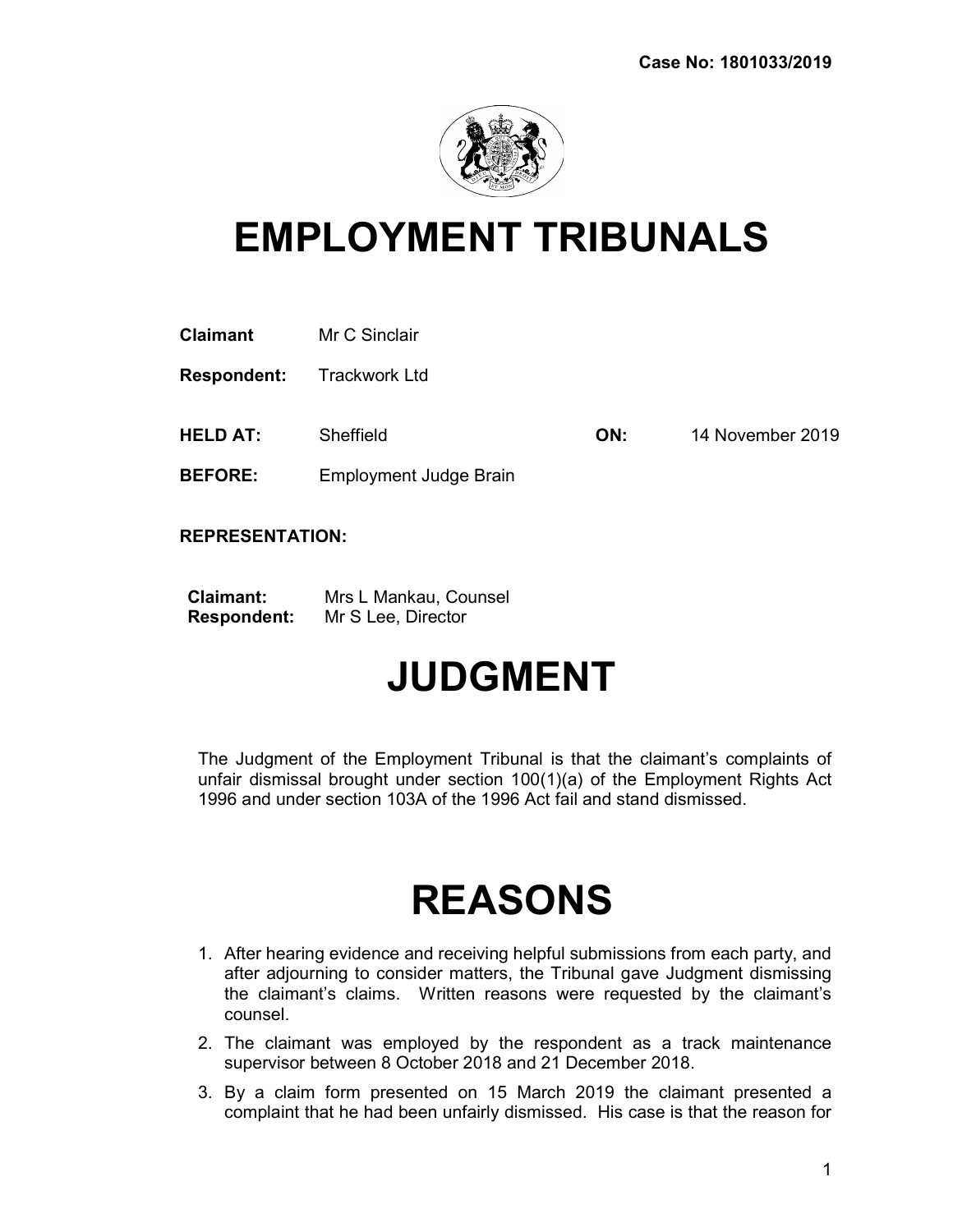his dismissal (or if there was more than one reason then the principal reason for his dismissal) was because:

- 3.1. He made a protected disclosure to his employer; or
- 3.2. That he was designated by the employer to carry out activities in connection with preventing or reducing risks to health and safety at work and was dismissed for carrying out or proposing to carry out such activities.
- 4. The claimant pursues the complaints under section 103A (in the case of the public interest disclosure claim) and section 100(1)(a) (in the case of the health and safety claim). Neither of those causes of action require the claimant to have at least two years' qualifying service with the respondent. Thus, the claimant was entitled to bring his claim and have his case heard before the Tribunal.
- 5. The Tribunal was presented with a bundle of documents. The Tribunal also heard evidence from the claimant. From the respondent, evidence was heard from:
	- 5.1. Mr Lee.
	- 5.2. Jonathan Airey. He works for the respondent as a maintenance manager.
	- 5.3. Robert Purshouse. He works for the respondent as an operations director.
- 6. The Tribunal also received a signed statement from Brian Hunter. He works for the respondent as an associate trainer. Mr Hunter was not present to give evidence before the Tribunal.
- 7. The Tribunal shall firstly set out the factual findings. Then there will be set out the issues and relevant law before going on to the Tribunal's conclusions.
- 8. The respondent is a specialist railway engineering company. According to its response to the claimant's claim, it employs 455 people. Mr Lee gave evidence (which was quite properly unchallenged) that the respondent prides itself upon being a family owned company with a stable workforce.
- 9. It is not in dispute that a large part of the respondent's business is engaged in servicing and maintaining those parts of the railway which are the responsibility of its clients (as opposed to those parts that fall within the responsibility of Network Rail). The respondent's commercial clients will often have responsibility for the maintenance of the track that runs into the client's premises, factory or quarry (as the case may be). It is not in dispute between the parties that this is a heavily regulated industry and that the respondent has an impeccable safety record. In its response to the claimant's claim the respondent said the following at paragraph 1:

"Trackwork Ltd is a specialist railway engineering company that has been established for over 40 years. During this time the company has built a reputation with a whole range of clients for its ability to undertake a whole range of complex rail projects in a professional and above all safe manner. The safety standards required to work on the railway are generally regarded as being far greater than those within the construction industry with the rail industry being highly regulated to ensure that those standards are rigorously followed.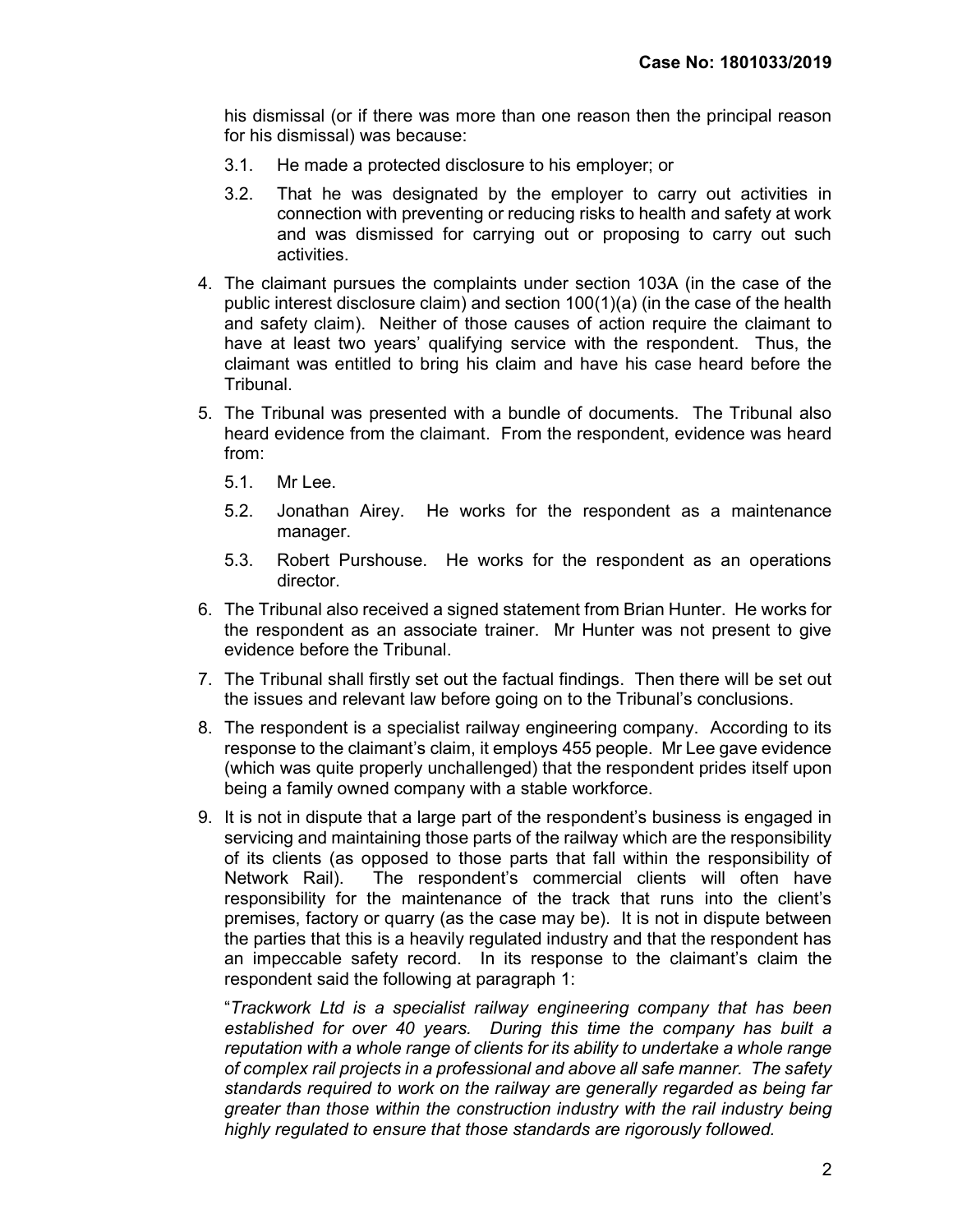In order to work on Network Rail Infrastructure (which is generally accepted as the highest standard) suppliers need to be registered under the Rail Industry Supplier Qualification Scheme (RISQS). In February this year Trackwork received their annual independent five-day audit against this scheme which audits in detail the company's management systems and procedures (including safety) and received a five-star rating which is the highest possible rating.

Trackwork also holds a license (issued by Network Rail) to operate its rail mounted plant and equipment on Network Rail Infrastructure. In order to obtain such a license, Trackwork has to demonstrate the highest standards of health and safety embedded within our day to day operations and receives regular audits from Network Rail to ensure those standards are maintained. It is obvious that if we didn't follow the standards an accident could have catastrophic consequences.

In 2018 Trackwork received the Subcontractor of the Year Award from Taylor Woodrow, which was judged on a number of criteria but primarily safety, for our work on a number of high profile contracts including the Crossrail project in London".

- 10. Evidence much in the same vein was given by the respondent's witnesses. The respondent's standards were corroborated by documentation within the bundle (particularly between pages 82 and 95). On behalf of the claimant, Mrs Mankau quite properly did not seek to gainsay the respondent's account of the general standards required to work in this sector and the respondent's record within it.
- 11. The system of work deployed by the respondent and which is of particular relevance to the case before the Tribunal is that its maintenance operatives will visit a client site in pairs. The operatives are answerable to a track maintenance supervisor. The line management structure is such that the track maintenance supervisor (which the Tribunal will now refer to simply as "supervisor" for brevity) is line managed by a maintenance manager.
- 12. The respondent employs a supervisor named Dave Webb. Unfortunately, Mr Webb became unwell. The respondent's thoughts turned to the recruitment of Mr Webb's replacement.
- 13. The claimant applied for the position. His application form is at pages 42 to 47. The application form shows that the claimant had worked for Network Rail for a period of around 13 years between 2003 and 2016.
- 14. Mr Purshouse interviewed the claimant on 14 August 2018. In paragraph 3 of his witness statement Mr Purshouse says that, "*during the recruitment process* the quality of candidates was very poor, and in hindsight Carl [the claimant] got the job by default due to the fact he had worked on the railway for a considerable length of time, something that other candidates had not. During the interview several important matters were discussed, the main one being his lack of knowledge of track maintenance and his understanding of track layout in depots and sidings, we were keen to point out that we do not maintain any Network Rail infrastructure and that our client base covered train and freight operating companies, along with heavy industrial sites such as steel works, ports, harbours, quarries and car handling plants. We also explained that part of his role was to monitor and audit the track maintenance teams on a regular basis to ensure the quality of maintenance was to the prescribed standard and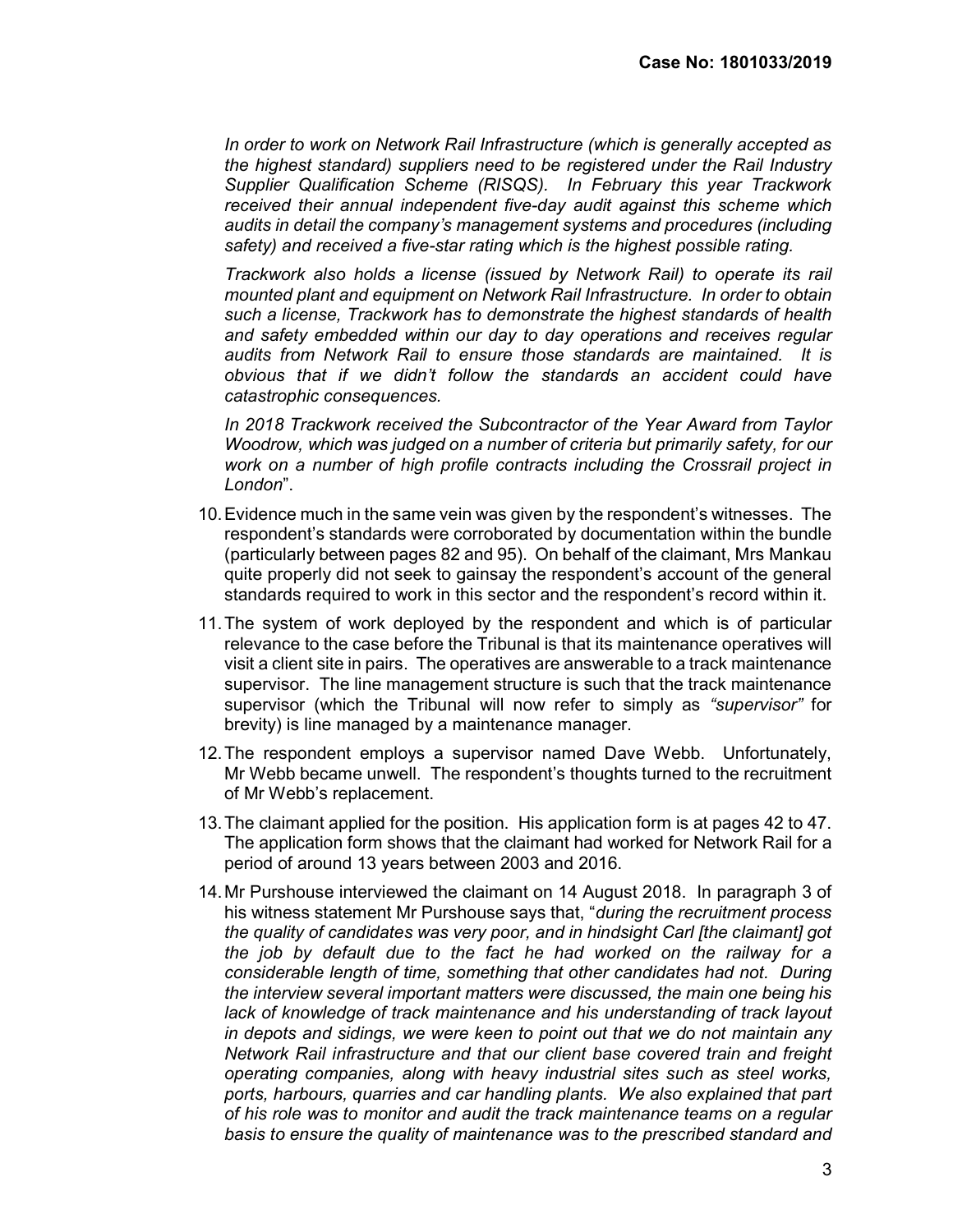that the tracks were being maintained such that they were always safe and runnable for the passage of trains. Carl's previous role within the rail industry was that there was that of a safety critical nature rather than track maintenance. However, he was very positive that he could make the transition to a maintenance supervisor. Although not the ideal candidate as his knowledge was clearly lacking we felt that whilst Dave Webb was able to work, Carl would receive the training and mentoring necessary to make him competent in the role".

- 15. Mr Purshouse goes on to say in paragraph 4 of his witness statement that, "during the interview Carl asked if we'd seen him on Good Morning TV, when I said no, he proceeded to play the interview on his phone, the interview concerned a violent incident that had occurred at his home with an intruder and whilst I might sympathise with his actions I did think that playing the interview at a job interview was a very strange thing to do".
- 16. Paragraphs 3 and 4 of Mr Purshouse's witness statements were unchallenged by Mrs Mankau. There was corroboration for Mr Purshouse's observation about the quality of the candidates for the supervisor role from Mr Airey. He said in the course of his evidence before the Tribunal that recruitment in the industry was difficult.
- 17. It was not in dispute that the claimant did play some footage of the incident at his home during the course of the interview with Mr Purshouse. In evidence, the claimant explained that he did this because the case had achieved some notoriety. The claimant had thwarted an attempted burglary at his home. It had been captured upon his domestic CCTV system. Unfortunately for the claimant, this had resulted in a criminal charge being brought against him in respect of which he was acquitted. There is merit in the claimant's contention that he had a strong defence given that the jury only took around 25 minutes to consider the matter. Further, the claimant's story had appeared in the national press. The claimant also appeared on Good Morning TV where he was interviewed by the very well-known TV presenter Phillip Schofield. The claimant said that given this notoriety he thought it safest to disclose what had happened rather than face an uncomfortable situation later were the respondent to find out about it from another source. The Tribunal has sympathy with the claimant's position. That said, the respondent was not so concerned about the matter when it was disclosed at interview such as to prevent them offering the claimant the role.
- 18. Mr Airey conducted the second interview with the claimant. In paragraph 4 of his witness statement Mr Airey says that he discussed with the claimant "what was expected of him as an employee of a family owned company, his expected duties and plan for his integration".
- 19. Mr Airey then goes on to say this in paragraph 5 of his witness statement:

"It is not in any doubt in my mind that part of the duties given to the claimant by me was to implement the Trackwork Safe System of work procedure. This procedure is generally based on the Network Rail NR/L3/OHS/019 standard and amended to suit particular site conditions. My line manager was aware of my intentions to use the claimant to implement, audit and be responsible for the day to day management of this system. Please note that we never work without a locally agreed safe system of work. However, this may not always reflect the Network Rail standard as many of our clients do not recognise any of the Network Rail terminologies or rules".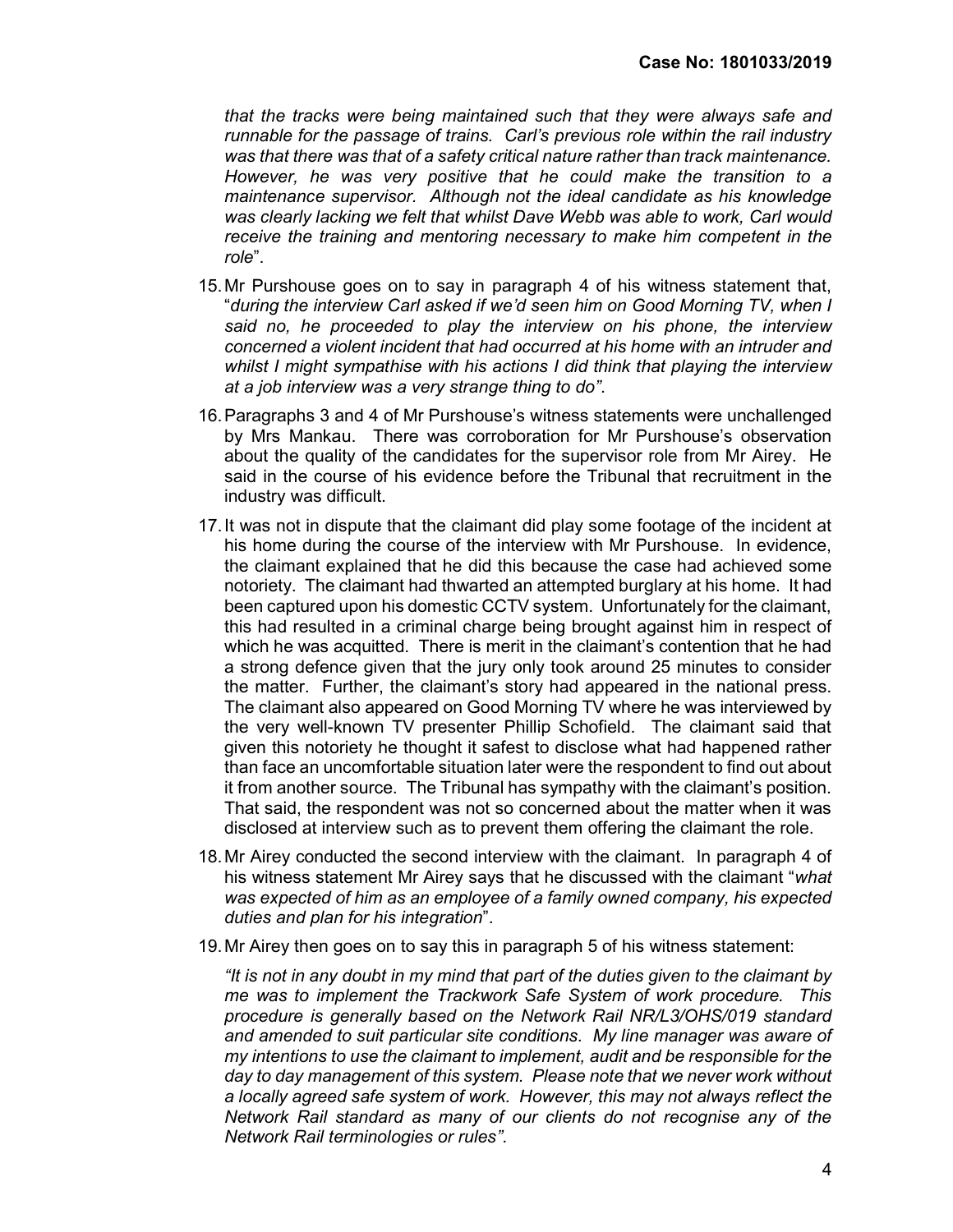- 20. The Tribunal shall refer to the Network Rail standard referred to by Mr Airey simply as "NR019". What is notably absent from Mr Airey's witness statement is any description by him (or by any of the other respondent's witnesses) of the other employees being briefed that the claimant had a mandate to implement, audit and be responsible for the day to day management of NR019.
- 21. In paragraph 11 of his witness statement Mr Airey says that he "wanted the transition between our current maintenance supervisor and the claimant to work. I reiterated to him that we were a family business with a good percentage of long-term employees and a slow and steady approach would be necessary to implement change".
- 22. For the claimant's part, he says in paragraph 2 of his witness statement that, "I was told in my first interview with Bob Purshouse and then at my second interview with Jonathan Airey that the respondent required me to work to the prescribed 019 standard of Network Rail. This required me to be overly cautious, explaining that even if a work area was not regarded by Network Rail as an area requiring a safe system of work ("SSOW") I would be required to work to a SSOW". He goes on to say in paragraph 3 that, "I was responsible for a team of employees working on the track. My role required me to ensure that a safe system of work was followed by the team. I became aware that the team were not carrying out a safe system of work, including the completion of the COSS forms".
- 23. It not being in dispute, the Tribunal can do no better than recite what is said on behalf of the respondent in its response to the claimant's claim about the issue of the position of a 'COSS' and 'COSS forms'. The respondent says, "a COSS is a 'Controller of Site Safety' who is responsible for establishing a safe system of work. However, the important thing to note is that a COSS is a Network Rail qualification that dictates the Network Rail procedure for establishing a safe system of work with the associated briefing forms etc to be used on Network Rail controlled infrastructure (the main line). Trackwork do not carry out any maintenance on the main line and as such are not bound by Network Rail's systems or procedures when carrying out maintenance in the depot. Trackwork are free to implement any safe system of work that is appropriate to the circumstances and that has been agreed with the client." The respondent goes on to say that, "the claimant was employed as a track maintenance supervisor to work in train maintenance depots, facilities not covered by a COSS or the Network Rail safety requirements, where train movements are restricted to 5 miles per hour as opposed to 100 miles per hour on the main line (where the claimant was familiar with working) and clearly different systems and procedures can be adopted by our clients, particularly as our maintenance clients do not include Network Rail".
- 24. The position therefore was that safe systems of work were devised by the respondent's clients and to which the maintenance operatives would work. Most if not all of these 'local systems' (for want of a better expression) worked quite differently to those operated by Network Rail.
- 25. Difficulties were not long in manifesting themselves. On 26 October 2008 the claimant visited the Jaguar Land Rover site in Liverpool. In paragraph 4 of his witness statement the claimant says, "I was required to meet with the COSS, Phil Clarke." He goes on to say in paragraph 5 that, "At this site I was not provided with a COSS brief, the SSOW, at first and had to ask for one to be provided. When I explained to Phil Clarke as the COSS that I expected him to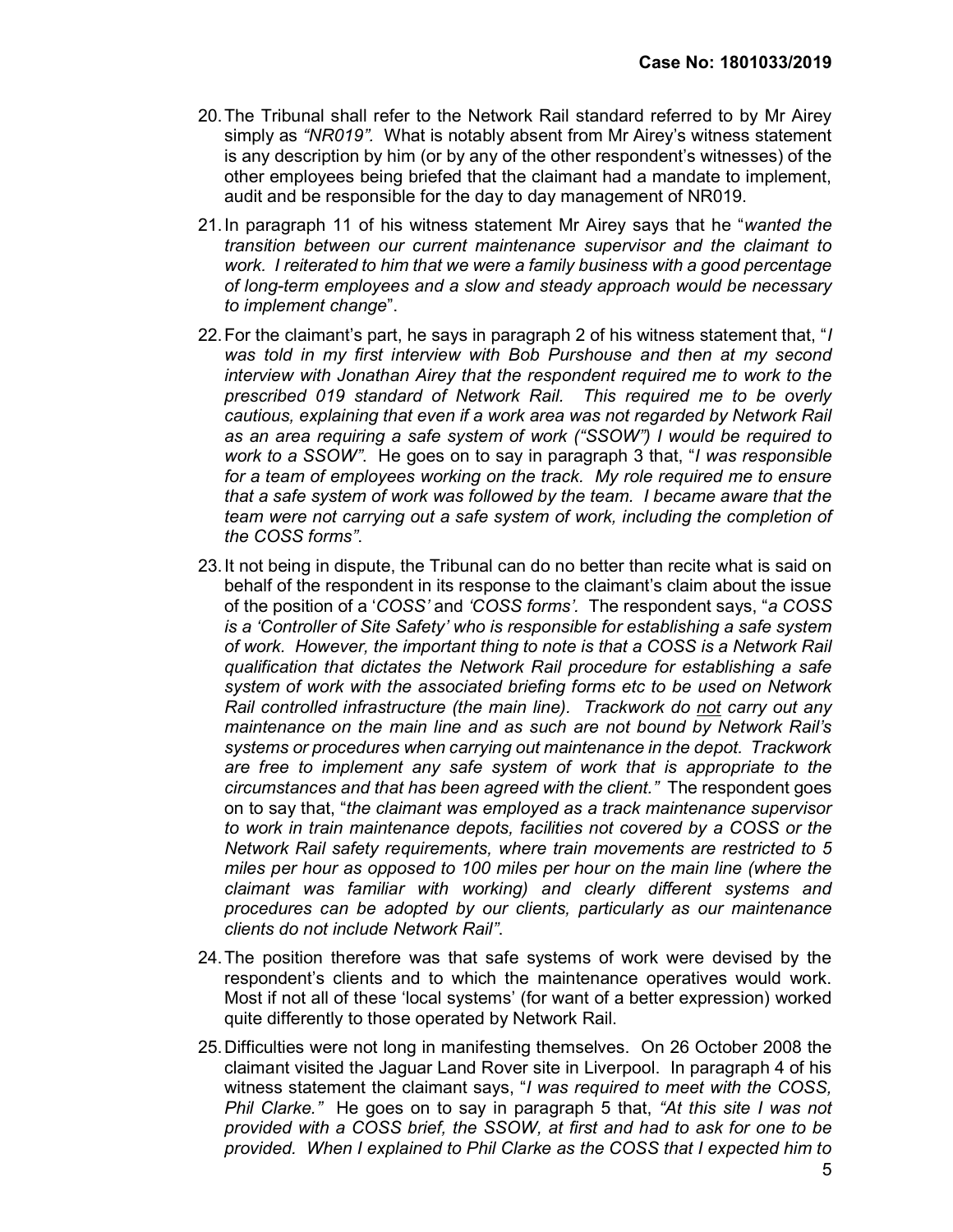provide a COSS brief to the team with regards to complying with the SSOW and that this should place every time they arrived on site, Phil Clarke replied that they do not do COSS briefs if they are only a two man gang as Trackwork do not pay for a COSS".

- 26. The claimant reported the matter to Mr Airey on 29 October 2018 (that being the next working day). The claimant says that Mr Airey was supportive of him and told him to "make sure that they started always following a SSOW". Mr Airey confirmed in evidence that the claimant's account was correct.
- 27. The claimant then encountered another difficulty at a site in Teeside on 2 November 2018. This again involved Mr Clarke. The claimant prevailed upon Mr Clarke to give a COSS brief. The claimant says that he brought this matter to the attention of Mr Airey and then brought other matters to the attention of Mr Airey and Mr Purshouse on a number of occasions after 2 November 2018. Mr Airey had no recollection of the incident at Teeside on 2 November 2018 but agreed that the claimant had raised the issue about the failures to give a COSS brief repeatedly after he initially raised it on 29 October 2018. Mr Airey did not dispute that the claimant had raised the issue of the Teeside incident of 2 November 2018 with him. Given Mr Airey's ready acceptance of the fact that the claimant repeatedly raised the matter the Tribunal finds that on balance of probability the claimant did raise with Mr Airey what had happened in Teeside concerning Mr Clarke.
- 28. Mr Airey then says at paragraph 6 of his witness statement that, "at the time of the claimant's employment I had fourteen members of staff directly under my control. Twelve of them at some point following the start of the claimant's employment approached me tentatively at first then as time moved on more animatedly regarding the claimant's overall attitude. Two additional people within the business approached me in similar circumstances with the same concerns. The percentage of my staff who approached me with extremely similar accounts of him was very concerning to me and this was reported to my line manager Bob Purshouse".
- 29. Mr Purshouse says that Mr Airey raised these concerns with him. For Mr Purshouse's part he also recounts (at paragraph 6 of his witness statement) a report from Mr Parkin, a training manager who had received reports from Mr Hunter about the claimant's behaviour upon a training course. The Tribunal can give little weight to Mr Hunter's witness statement given that he was not present in the Tribunal to have his evidence tested by the claimant's counsel. The Tribunal will make some brief further remarks upon an aspect of Mr Hunter's evidence towards the end of these reasons. That said, the Tribunal accepts that Mr Purshouse did receive expressions of concern not only from Mr Airey but also from Mr Parkin.
- 30. Mr Purshouse then received reports of an incident which took place at Craigentinny in Scotland on 21 November 2018. An incident occurred involving the claimant, Mr Clarke and another employee named Mark Binney. Mr Binney and Mr Clarke gave their accounts of the incident: Mr Purshouse was copied into their emails at pages 68 and 69 of the bundle. The claimant likewise gave his account (copied at pages 70 and 71). What appears to be a fuller version of the claimant's account is at pages 75 to 77. The parties' accounts differ. However, on the claimant's version of events there was a heated discussion with exchanges in Anglo-Saxon terms between the parties. The claimant also informed the investigating officer Lee Carmody that matters had culminated in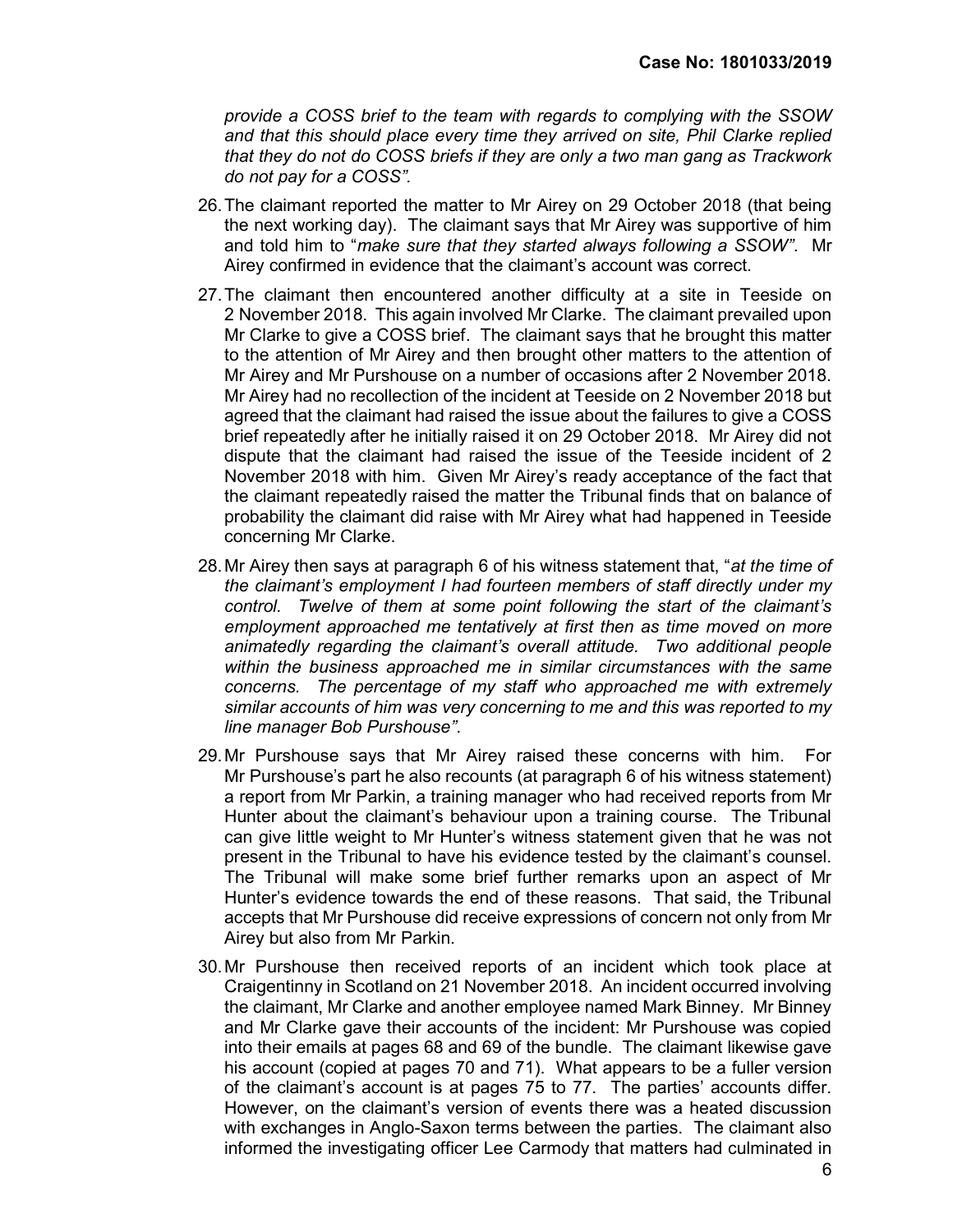the claimant giving Mr Clarke what was described by the claimant as a "matey" tap". Mr Clarke interpreted this as a strike.

- 31. Mr Purshouse decided to take no further action arising out of the matter that had occurred at Craigentinny. It was Mr Purshouse who decided to bring the claimant's contract of employment to an end. In the letter of dismissal dated 13 December 2018 he expressly disavowed the incident of 21 November 2108 as being a reason for the dismissal.
- 32. The evidence of Mr Purshouse and Mr Lee is that the reports being received from Mr Airey about misgivings upon the part of members of his team coupled with the incident of 21 November 2018 caused them to have concerns about the claimant's ability to integrate within the team. Thoughts then began to turn towards bringing the claimant's contract of employment to an end.
- 33. In paragraph 7 of his witness statement Mr Airey lists a number of matters that were raised with him by members of his team about the claimant. These are as follows:

 $\mu$ 

- The claimant's male bravado relating to gambling and pornography.
- The claimant's attitude and behaviour on site which came across as aggressive.
- The claimant's over enthusiasm to show a video of him beating up a man who was breaking into his house and detailed information relating to this.
- Further discussions relating to the claimant's subsequent appearance on the television programme This Morning and a photograph he claimed was taken up the female presenter's skirt.
- The claimant openly showing pictures of a female who he claimed to be his wife in pornographic situations and discussed wife swapping.
- The claimant's "do as I say or else" attitude.
- The claimant's over concern regarding safe systems of work and his lack of track knowledge.
- A general unwillingness to listen and learn and a "know it all" attitude.
- A rude disrespectful attitude to our trainers, they felt he was a risk to the business.
- An argument and subsequent physical confrontation between the claimant, Phil Clarke and Mark Binney on site. This was a minor incident in the claimant's opinion and something far more serious in the opinion of Phil Clarke and Mark Binney (ref investigation report – document 9, page 66)."
- 34. Mr Airey said that the claimant never exhibited such traits when he was with him. Mr Airey says about the claimant that, "he was an enthusiastic character who at times I felt needed to calm down and let things progress at a slower pace than he wanted". Mr Airey says that he raised the issues with Mr Purshouse and Mr Carmody.
- 35. Before the Tribunal, the claimant accepted that several of the issues referred to by Mr Airey (cited in paragraph 34) had their roots in what had occurred in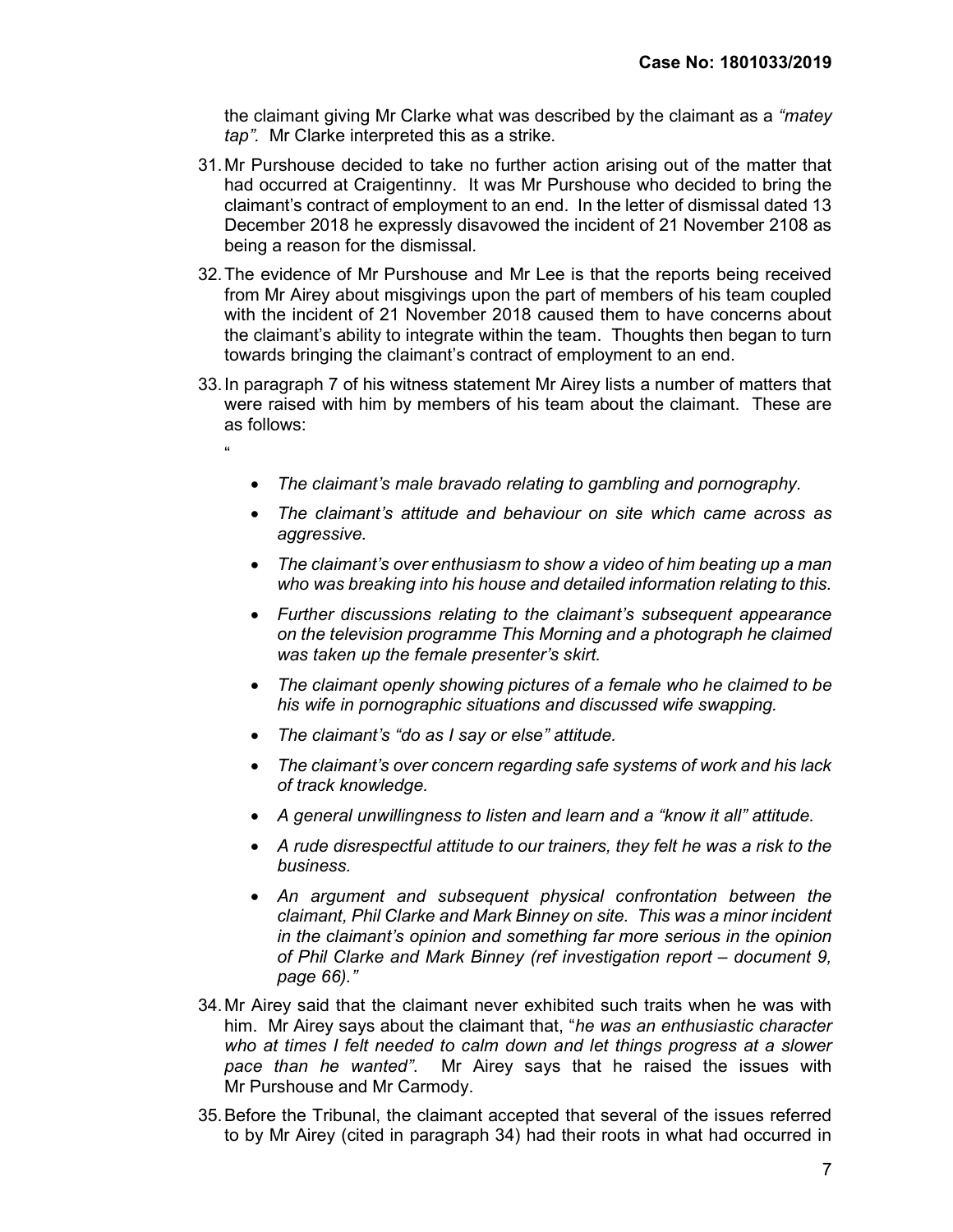dealings between the claimant and the employees whom he was managing (albeit the claimant did not accept the respondent's employees' pejorative interpretation of many of the matters raised).

- 36. The Tribunal has already referred to the issue of his appearance upon GMTV and the playing of the CCTV footage of the incident. The Tribunal finds on the balance of probability that the claimant did play the CCTV footage to the respondent's operatives. It is more probable than not that he did so. He did not deny doing so before the Tribunal. If he was willing to play the footage at interview before senior members of the respondent's organisation then it is unlikely that he would be deterred from so doing in front of those subordinate to him.
- 37. The claimant gave a plausible explanation about the issue of gambling. He said that his daughter works in a horse riding stable and had received information that a fancied horse was running at a racecourse. The claimant had passed this tip on to other members of the team. The claimant also gave what the Tribunal accepts to be a truthful account of showing colleagues some photographs of his wife taken on holiday. There was no evidence to suggest that there was anything improper about the photographs which he displayed.
- 38. In the Tribunal's judgment, there is much in Mrs Mankau's point that what was perceived by the respondent's operatives as arrogance upon the part of the claimant was borne of the claimant seeking to do what he had been instructed to do by Mr Airey in seeking to implement NR019. The requirements of NR019 were very much at odds with the locally deployed safe systems of work being operated by the respondent for its clients. In the Tribunal's judgment friction was thus created between the claimant as supervisor on the one hand and those whom he was line managing on the other. As the respondent accepts, this led to complaints to Mr Airey and others (which were then forwarded up the management chain) about the claimant's conduct.
- 39. In the Tribunal's judgment, actions of the claimant (such as the passing on of the horse racing tip and the display of photographs of his wife) were embellished and exaggerated to the detriment of the claimant. However, the respondent's management was nonetheless faced with a significant problem. A loyal workforce was plainly unhappy. The respondent's management gave credence to many of the complaints upon the basis of what the respondent perceived to be the claimant's questionable behaviour at interview in playing the CCTV footage of the burglary incident. True it is that the respondent nonetheless gave the claimant the role. However, that must be set in the context of Mr Purshouse's evidence that the quality of candidates was generally poor and the respondent's need to have somebody to take over from Mr Webb. It is plain from Mr Purshouse's evidence that the claimant was a far from ideal candidate. That is no reflection upon the claimant himself whose experience with Network Rail was not in track maintenance. Nevertheless, the fact remains that the respondent employed the claimant with reservations and reasonably lent credence to the employee's complaints because of their own experience of the claimant's behaviour in interview in playing the CCTV footage.
- 40. The Tribunal pauses to deal with one aspect of the complaints received by Mr Airey. One of these was the allegation that the claimant had taken a photograph "up the female presenter's skirt". In the Tribunal's judgment, the claimant was quite correct to say that this was an absurd allegation. It would frankly be hard to think of a more public setting than an appearance upon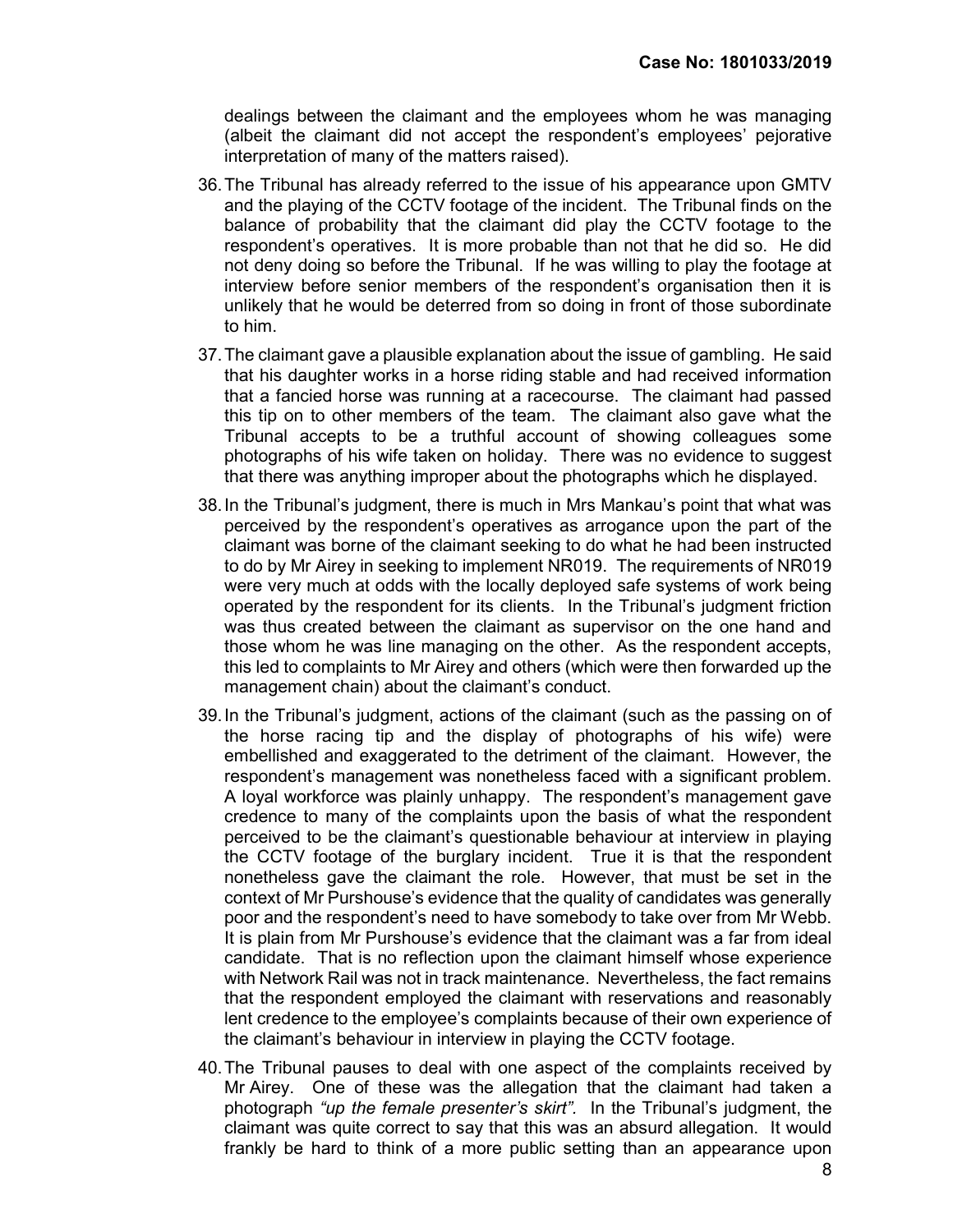national TV surrounded by cameras. If the respondent had received a report only about that allegation then, in the Tribunal's judgment, the report was of such absurdity that to take action upon it would have led the Tribunal to drawing an adverse inference against the respondent. Nevertheless, even discounting that allegation, in the Tribunal's judgment the respondent reasonably entertained concerns about the impact that the claimant was having upon its workforce.

- 41. The Tribunal has a great deal of sympathy for the claimant. The claimant found himself the victim of poor management upon the part of the respondent. The claimant was given a brief to implement NR019. He set about doing that with all due diligence. Indeed, that he did so gave rise to one of the concerns related to Mr Airey about the claimant being "over concerned" regarding safe systems of work. Unbeknown it seems to the claimant the employees whom he was managing had not received the same brief. As far as the employees were concerned it was business as usual and therefore inevitably friction was created because the claimant was trying to implement a different system of work. Mr Airey's message evidenced in paragraph 10 of his witness statement (that he wished to see a slow change in the way in which the respondent operated) was not at any stage conveyed to the claimant. The employees whom the claimant was supervising therefore perceived the claimant as being overcautious and somewhat zealous in his approach.
- 42. A decision was taken by Mr Purshouse to dismiss the claimant. Mr Purshouse spoke to the claimant on 11 December 2018. The claimant recorded the call. The transcript is at pages 72 to 74. Mr Purshouse said in evidence before the Tribunal that he found the conversation to be difficult. Certainly, Mr Purshouse's discomfiture is conveyed by the written word.
- 43. The claimant was plainly distressed to be told that he was being dismissed in circumstances where he was simply doing what he had been asked to do. He suggested to Mr Purshouse that the respondent's employees were not working to NR019 and that rather than backing up the claimant Mr Purshouse was siding with the employees. As the claimant put it, "the tail was wagging the dog". There is much merit in the claimant's description of the respondent's approach and decision.
- 44. The Tribunal now turns to a consideration of the relevant law and the issues in the case. The Tribunal shall start with the health and safety case.
- 45. It is not in dispute that the claimant was designated by the respondent to carry out activities in connection with preventing or reducing risks to health and safety at work. Indeed, that was very much part of the claimant's remit. It is also not in dispute that the claimant was carrying out or proposing to carry out such activities upon 26 October 2018, 2 November 2018 and upon many occasions after 2 November 2018 until the date of his dismissal. The question for the Tribunal therefore is whether the claimant was dismissed or, if there was more than one reason for his dismissal, the principal reason for dismissal was because he was carrying out health and safety activities.
- 46. The claimant has less than two years' qualifying service. It follows therefore that the burden is upon him to show that this was the reason for his dismissal.
- 47. It was no part of the claimant's case that the respondent simply decided to dismiss him because the claimant was carrying out health and safety activities. The claimant's case is presented upon a somewhat more nuanced basis. This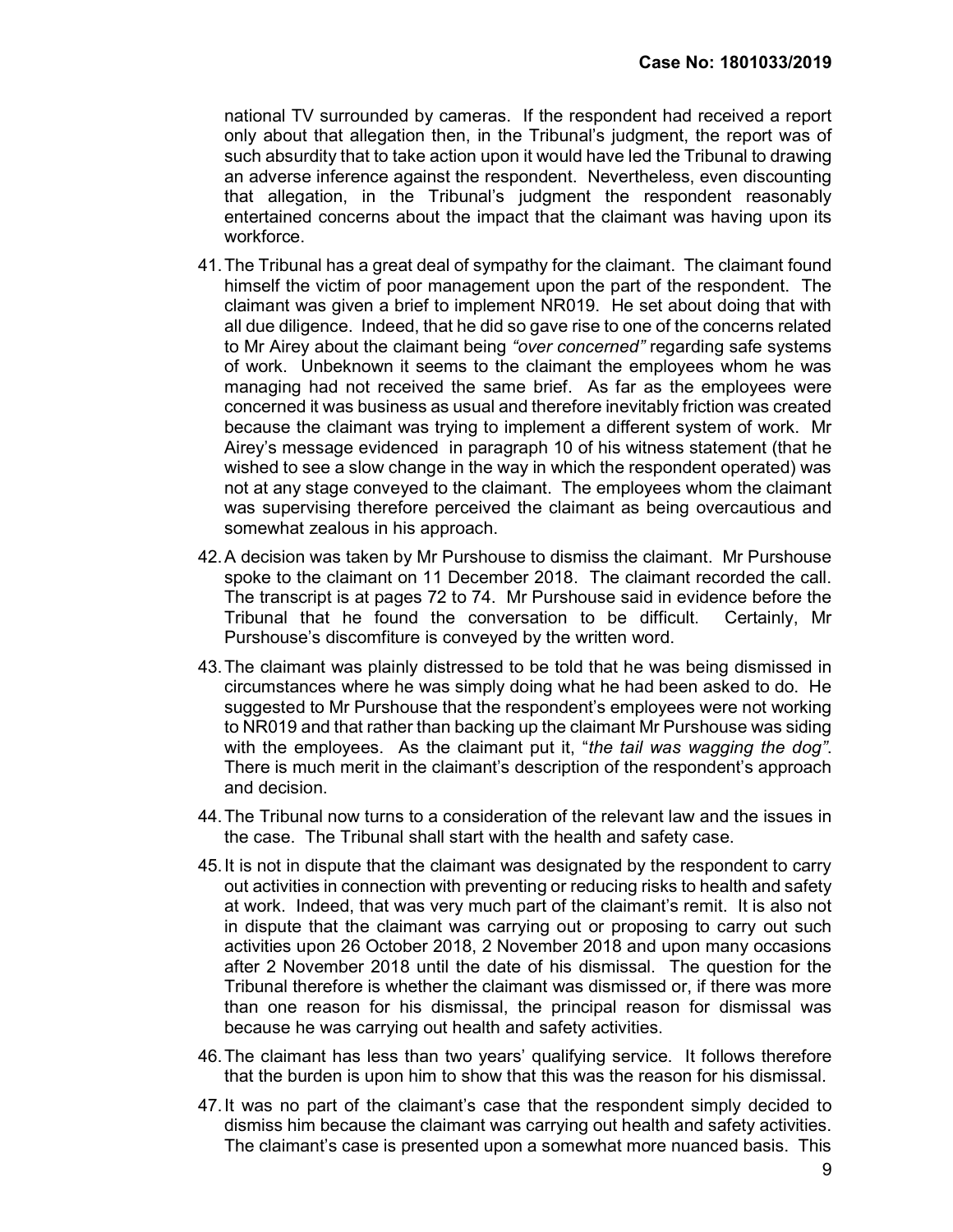is that the respondent's employees were complaining to the respondent's management about the claimant's health and safety activities and that that is what prompted the respondent to dismiss the claimant. Mrs Mankau said that the relevant provision of the 1996 Act should be given a wide construction given that the mischief against which it is aimed is to prevent employers from thwarting employees carrying out activities protective of health and safety. Therefore, management being influenced by the fact that employees were unhappy about having a health and safety regime imposed upon them fell foursquare within the ambit of section  $100(1)(a)$ . An employer that dismisses an employee because the employee was the subject of embellished or exaggerated accounts of misconduct from fellow workers while carrying out health and safety duties effectively dismisses the employee for that very reason. In principle her submissions, in the Tribunal's judgment, have some force.

- 48. However, the Tribunal has to view matters in the context of the respondent operating in a health and safety critical environment. This is a respondent with an impeccable health and safety record. It has to adhere to exacting health and safety standards in order to operate. It has won awards (such as the Taylor Woodrow Subcontractor of the Year Award for 2018). The case also has to be seen in the context of Mr Airey specifically recruiting the claimant to take over from Mr Webb and Mr Airey encouraging the claimant to implement NR019. Further, when the claimant complained that he was meeting resistance from Mr Clarke, Mr Airey was supportive of the claimant.
- 49. Given that context, the Tribunal has to weigh in the balance the reason for the respondent's decision to dismiss the claimant. Was it because, as the claimant would have it, he was carrying out health and safety activities. Or alternatively was it because, as the respondent would have it, the claimant was not integrating within the workforce. By this, the respondent plainly meant that the claimant was creating friction with his (justifiable) approach to matters.
- 50. True it is but for the fact that the claimant had been recruited into the supervisor role and that he was carrying it out he would not have been dismissed. However, a "but for" analysis is not apt. The question for the Tribunal is what was the reason of a principal reason for the claimant's dismissal. Why did the employer act as it did?
- 51. In my judgment, it is against the probabilities that this particular employer would dismiss the claimant simply because he was carrying out his health and safety duties for the reasons given in paragraph 48 even if this did generate complaints from the other employees. In my judgment, the respondent decided to dismiss the claimant because of the upset that the respondent's approach to NR019 (through the agency of the claimant) was causing to the respondent's workforce. The respondent has mismanaged matters such that the claimant was diligently carrying out his duties which was subjectively seen by those whom he was managing as overzealous. Relations had soured and it was for this reason that the respondent decided to dismiss the claimant.
- 52. The respondent is asserting personality clash and upset on the part of its loyal workforce caused by its own mismanagement of the situation as the principal reason for dismissal. It was not the carrying out of health and safety duties that caused the respondent to dismiss the claimant but rather that a loyal workforce was becoming demoralised by the manner in which health and safety was being managed. The employees did not complain about being subject to health and